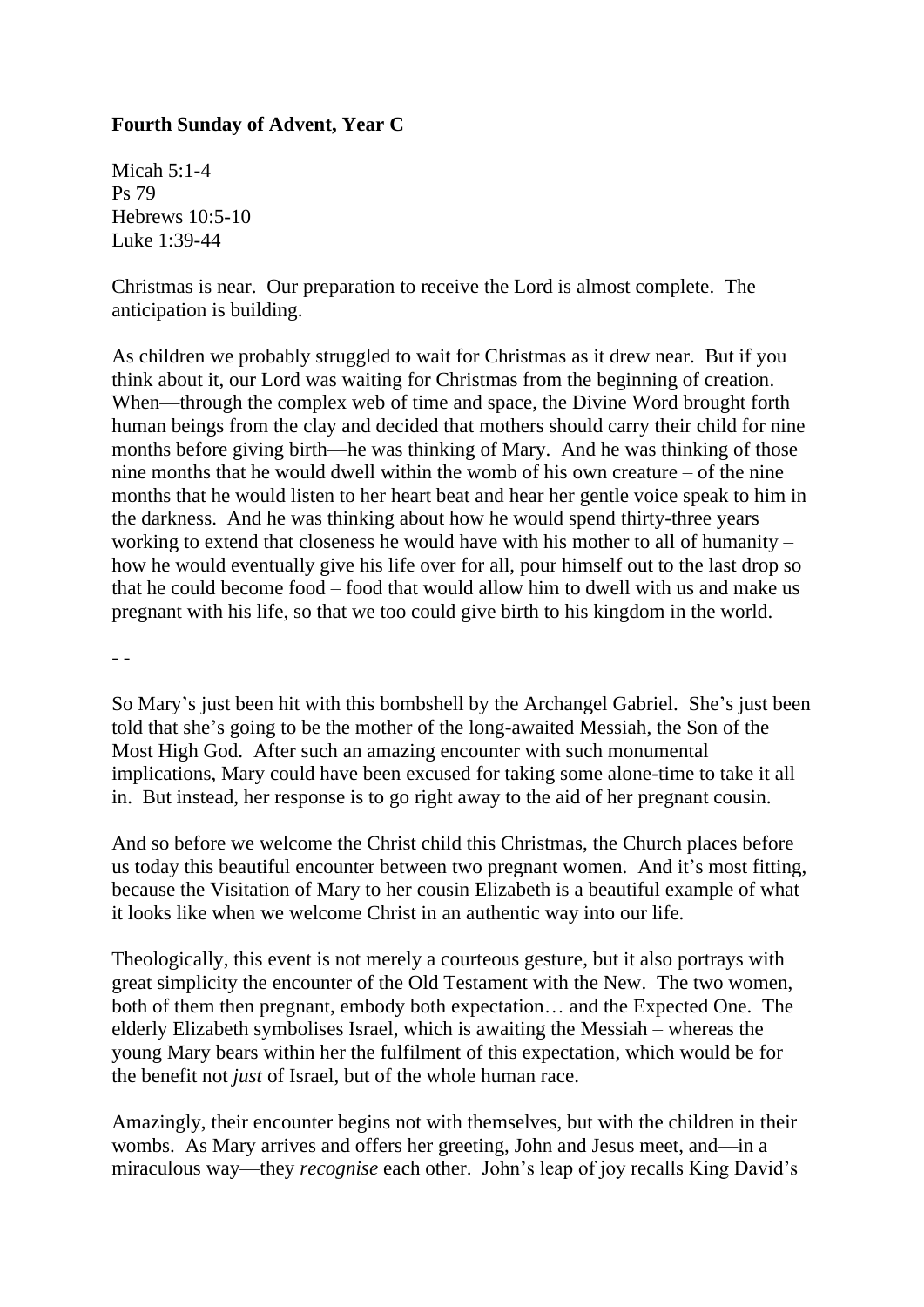dancing when he accompanied the entry of the Ark of the Covenant into Jerusalem. As you may know, the Ark contained the Tablets of the Law, the manna and Aaron's rod, and was thus the definitive sign of God's presence among his Chosen People. Similarly, the unborn John exults with joy before Mary—the Ark of the *New* Covenant—who in her womb is carrying Jesus, the Son of God made man. What was prefigured in the Old Testament—the presence of God in the Ark, housed in the Jerusalem Temple—is taken to a whole new level in the New Testament, with the presence of God in the flesh, housed for nine months in the temple that is Our Lady's womb. John's exultation in Elizabeth's womb is a sign of the fulfilment of the expectation – God is about to visit his people in a mind-blowing way.

At the Annunciation, Gabriel spoke to Mary of Elizabeth's pregnancy as proof of God's power – that in spite of her old age, this barren woman would bring forth new life. And in her greeting to Mary—prompted by the reaction of John in her womb— Elizabeth recognises something startling – namely, that God's promise to humanity is at last being fulfilled. And so she exclaims: "Blessed are you among women, and blessed is the fruit of your womb!"

Of course, we are very familiar with this line thanks to its use in the *Hail Mary*, yet this was not actually the first time in the Bible it was used. In the Old Testament, the phrase "blessed are you among women" is used twice – in reference to both Jael and Judith, two women warriors who did their utmost to save Israel. In contrast, it is used here to describe Mary, a peaceful young woman who is about to bring the longawaited Saviour into the world.

Now, as we all know, good news cannot be hoarded – it needs to be shared with others. Think of a time when you've received wonderful news in your life… you just *had* to tell someone about it – someone who would understand. And so perhaps part of the reason why Mary sought out her cousin Elizabeth—in addition to being an act of charity—was that, as a fellow recipient of the Lord's intervention, Mary knew that Elizabeth would be able receive and share in her joy. Indeed, at that moment, Elizabeth might have been the *only* one who could understand what Mary was going through.

It really is a beautiful scene. And there is much of value that we can draw from it. For instance, we can strive to imitate Mary, visiting those who are in need, and striving to share the Lord's presence with them. We can also strive to imitate Elizabeth, and welcome our guests this Christmas—for instance—as though they were Christ himself. As Pope Benedict XVI once said, if we do not wish for it, we shall never know the Lord; without expecting him, we shall not meet him; without looking for him, we shall not find him. So let us go to meet the Lord who comes with the same joy as Mary, and welcome him with the same warmth as Elizabeth.

Let us pray that all men and women of good will may seek the Lord, and discover that it is God himself who comes to visit them first. And let us entrust our hearts to